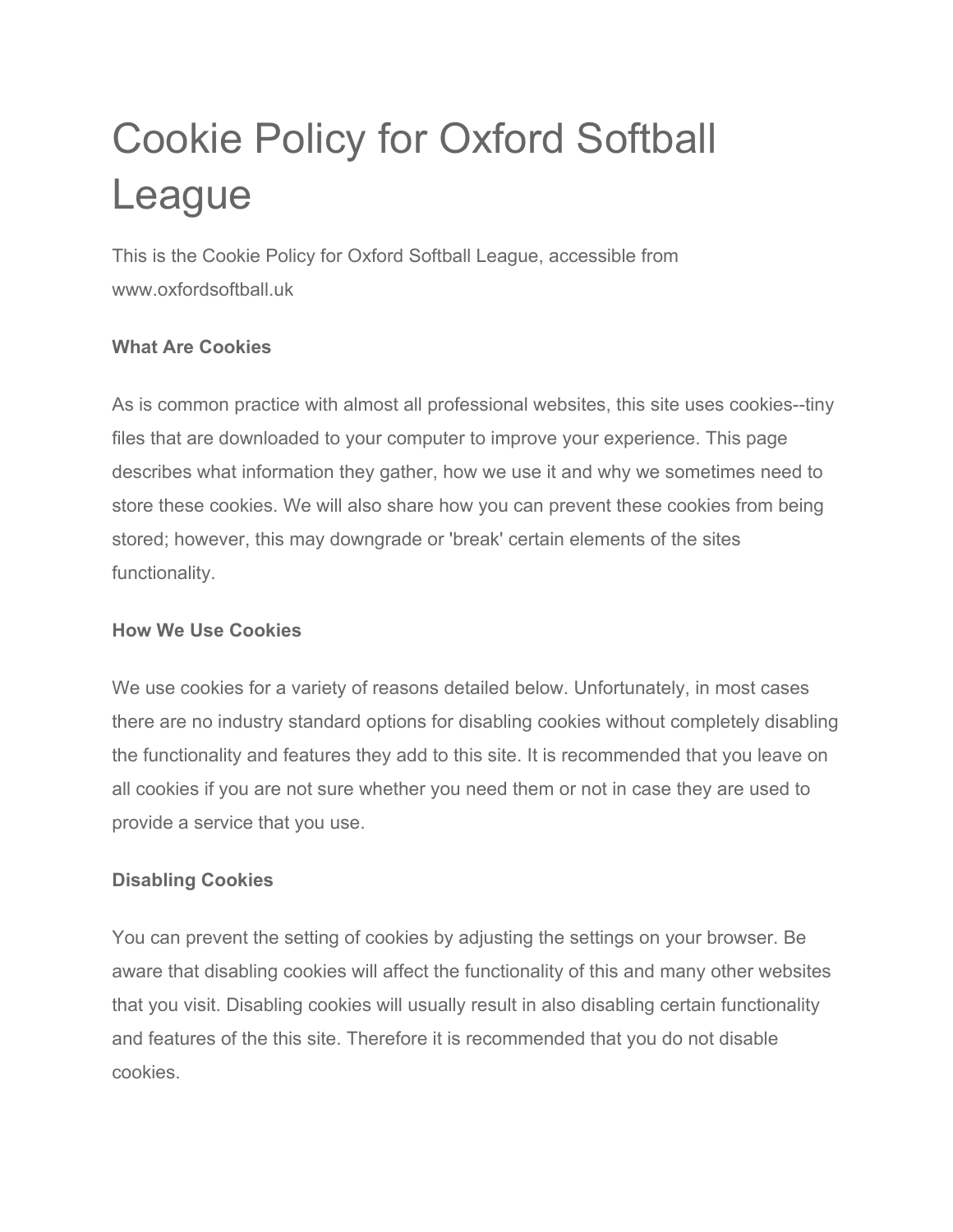To find out more on how to manage and delete cookies, visit aboutcookies.org. For more details on your choices regarding use of your web browsing activity for interest-based advertising you may visit the following sites:

networkadvertising.org optout.aboutads.info youradchoices.com youronlinechoices.eu

On a mobile device, you may also be to adjust your settings to limit ad tracking.

You can opt out of Google Analytics by installing Google's opt-out browser add-on.

#### **The Cookies We Set**

- Email newsletters related cookies: This site offers newsletter or email subscription services and cookies may be used to remember if you are already registered and whether to show certain notifications which might only be valid to subscribed/unsubscribed users.
- Forms related cookies: When you submit data on a form, such as those found on contact pages or comment forms, cookies may be set to remember your user details for future correspondence.
- Site preferences cookies: In order to provide you with a great experience on this site, we provide the functionality to set your preferences for how this site runs when you use it. In order to remember your preferences, we need to set cookies so that this information can be called whenever you interact with a page that is affected by your preferences.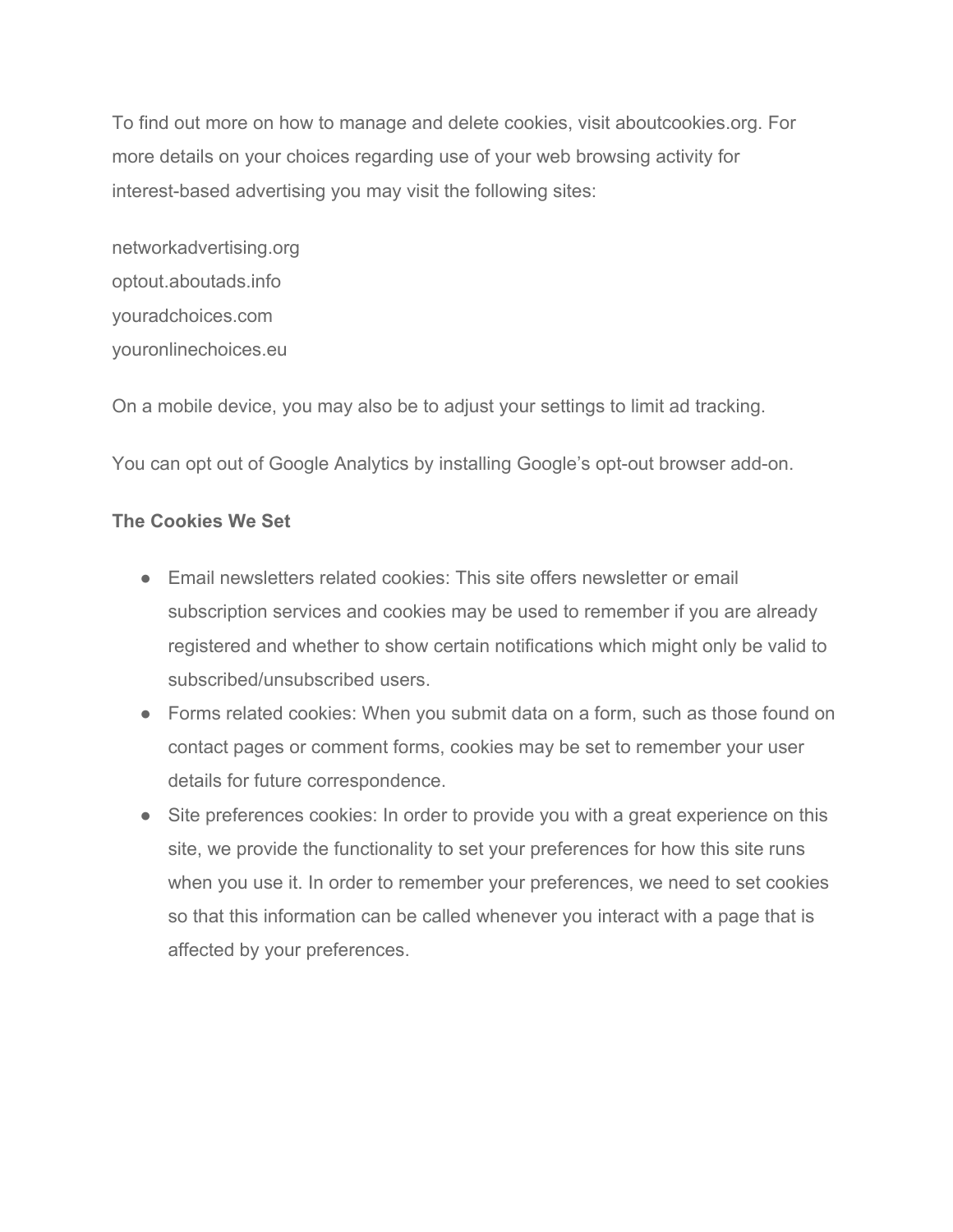### **Third Party Cookies**

In some special cases we also use cookies provided by trusted third parties. The following section details which third party cookies you might encounter through this site.

- This site uses Google Analytics which is one of the most widespread and trusted analytics solution on the web for helping us to understand how you use the site and ways that we can improve your experience. These cookies may track things such as how long you spend on the site and the pages that you visit so we can continue to produce engaging content. For more information on Google Analytics cookies, see the official Google Analytics page.
- From time to time we test new features and make subtle changes to the way that the site is delivered. When we are still testing new features these cookies may be used to ensure that you receive a consistent experience whilst on the site whilst ensuring we understand which optimisations our users appreciate the most.
- We also use social media buttons and/or plugins on this site that allow you to connect with your social network in various ways. For these to work, social media sites, including Facebook, will set cookies through our site which may be used to enhance your profile on their site or contribute to the data they hold for various purposes outlined in their respective privacy policies.

#### **More Information**

Hopefully that has clarified things for you, and as was previously mentioned, if there is something that you aren't sure whether you need or not, it's usually safer to leave cookies enabled in case it does interact with one of the features you use on our site. This Cookies Policy was created with the help of the Generator of [GDPR Cookies Policy](https://cookiepolicygenerator.com/) and the [GDPR Privacy Policy](https://privacypolicygenerator.info/).